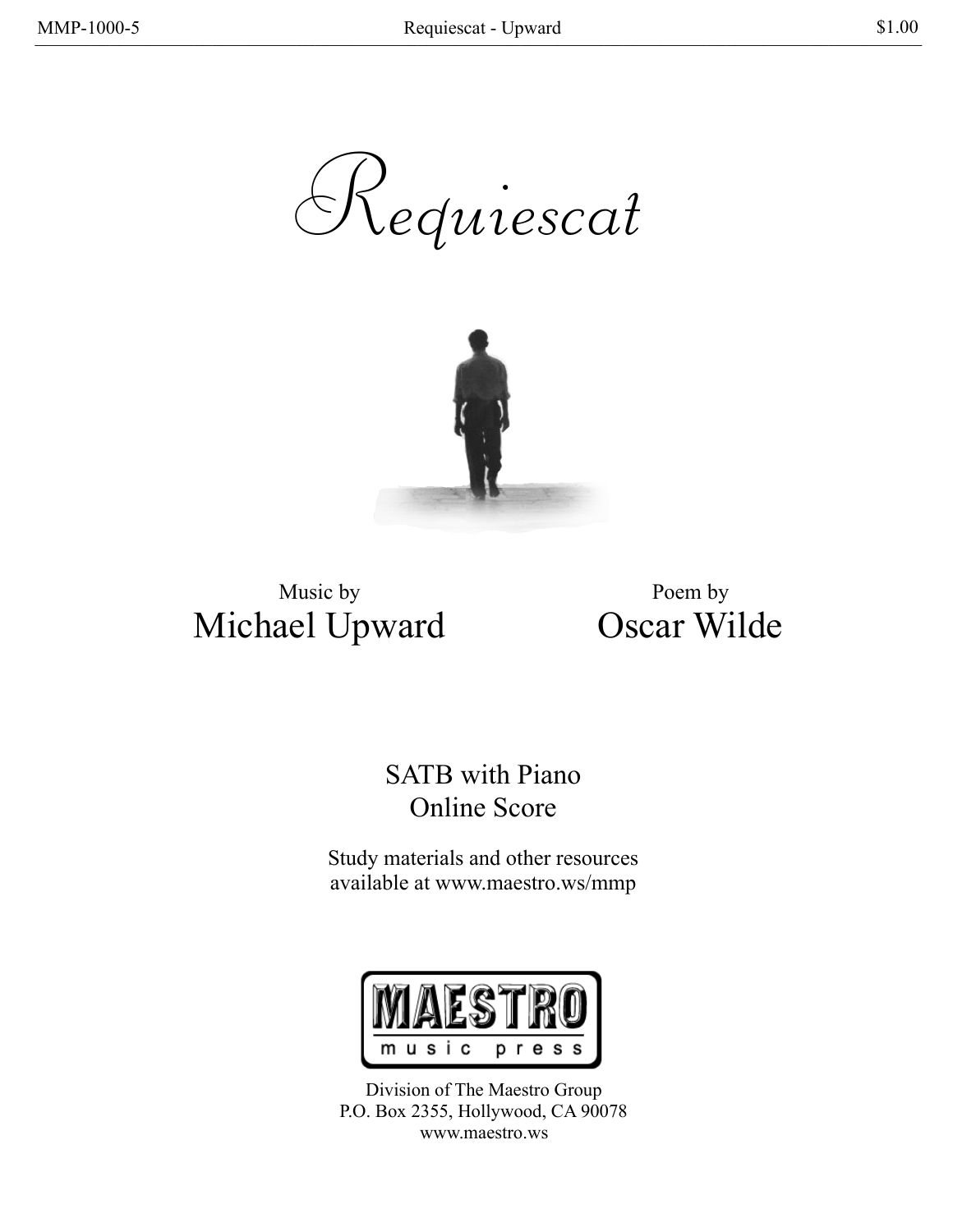*For John T. Ross and the Riverside City College Chamber Singers Riverside, California 1985*

 $\dot{equiescat}$ 



Michael Upward





©Copyright 1985 Michael Upward Copyright renewed 2005 by MAESTRO MUSIC PRESS International Copyright Secured Made in U.S.A. All Rights Reserved

Affix Copyright Label Here<br>An official copyright label must be placed here and a license must be in possesion of the organization for this music to be legal.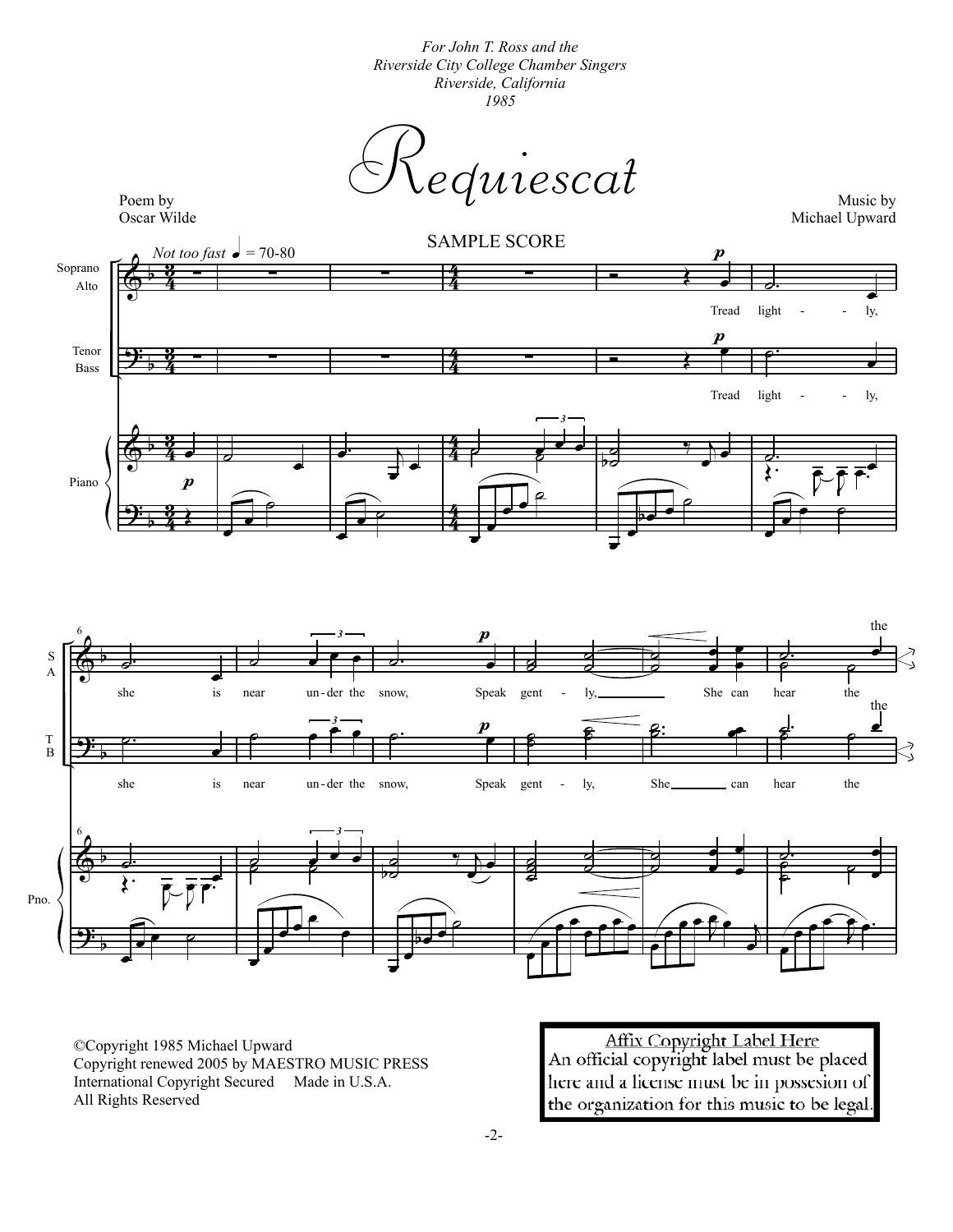

- 3 -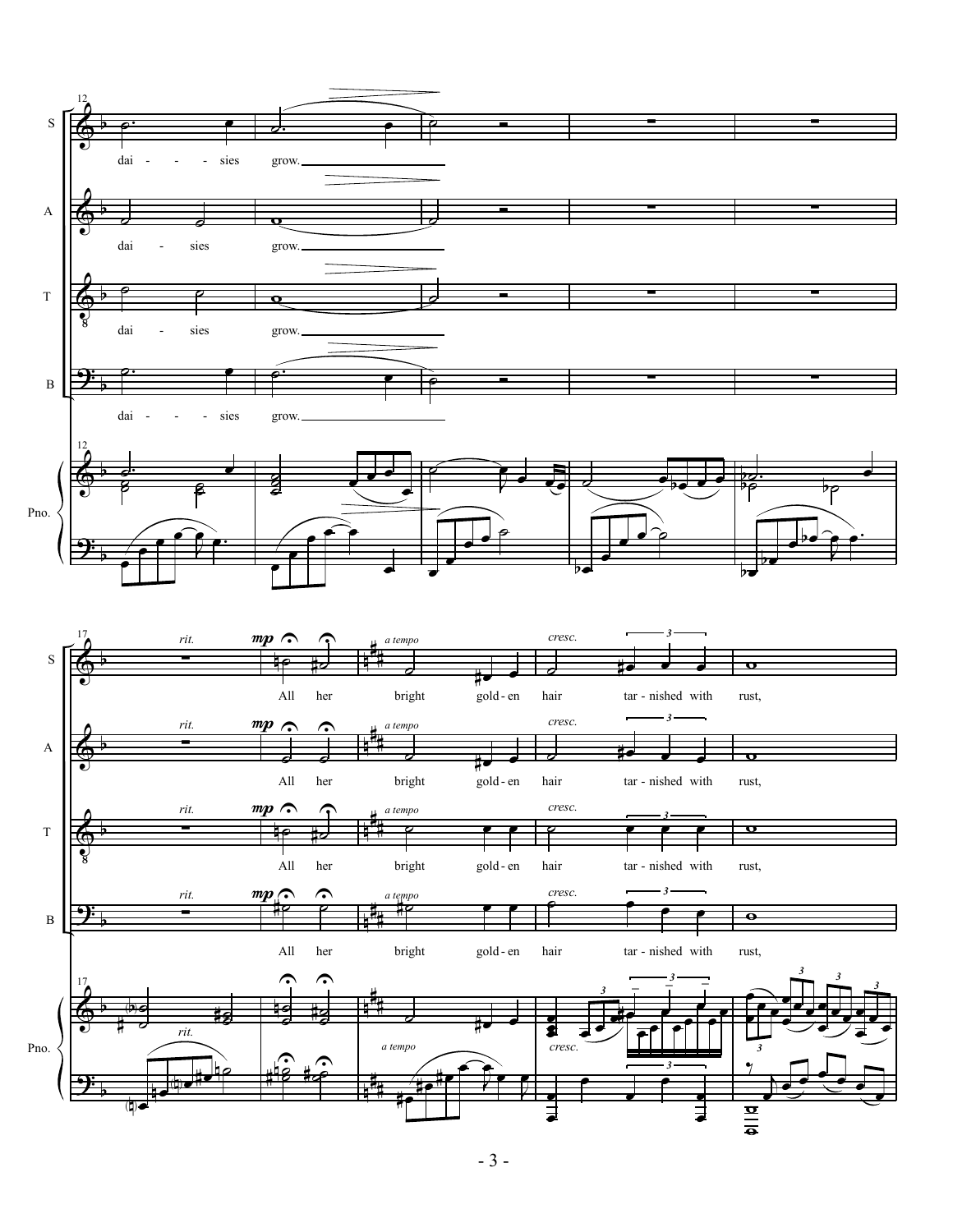

 $-4-$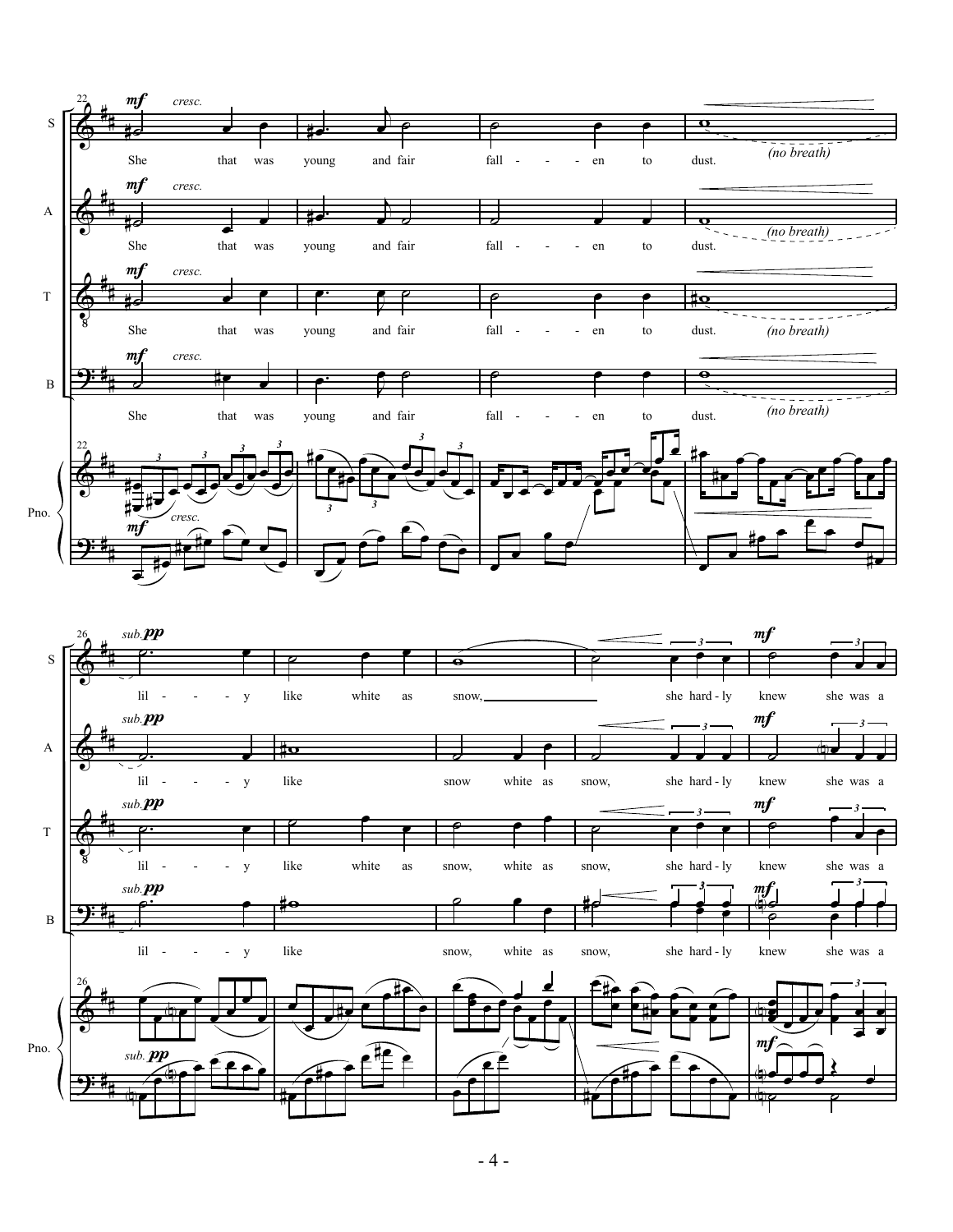

- 5 -